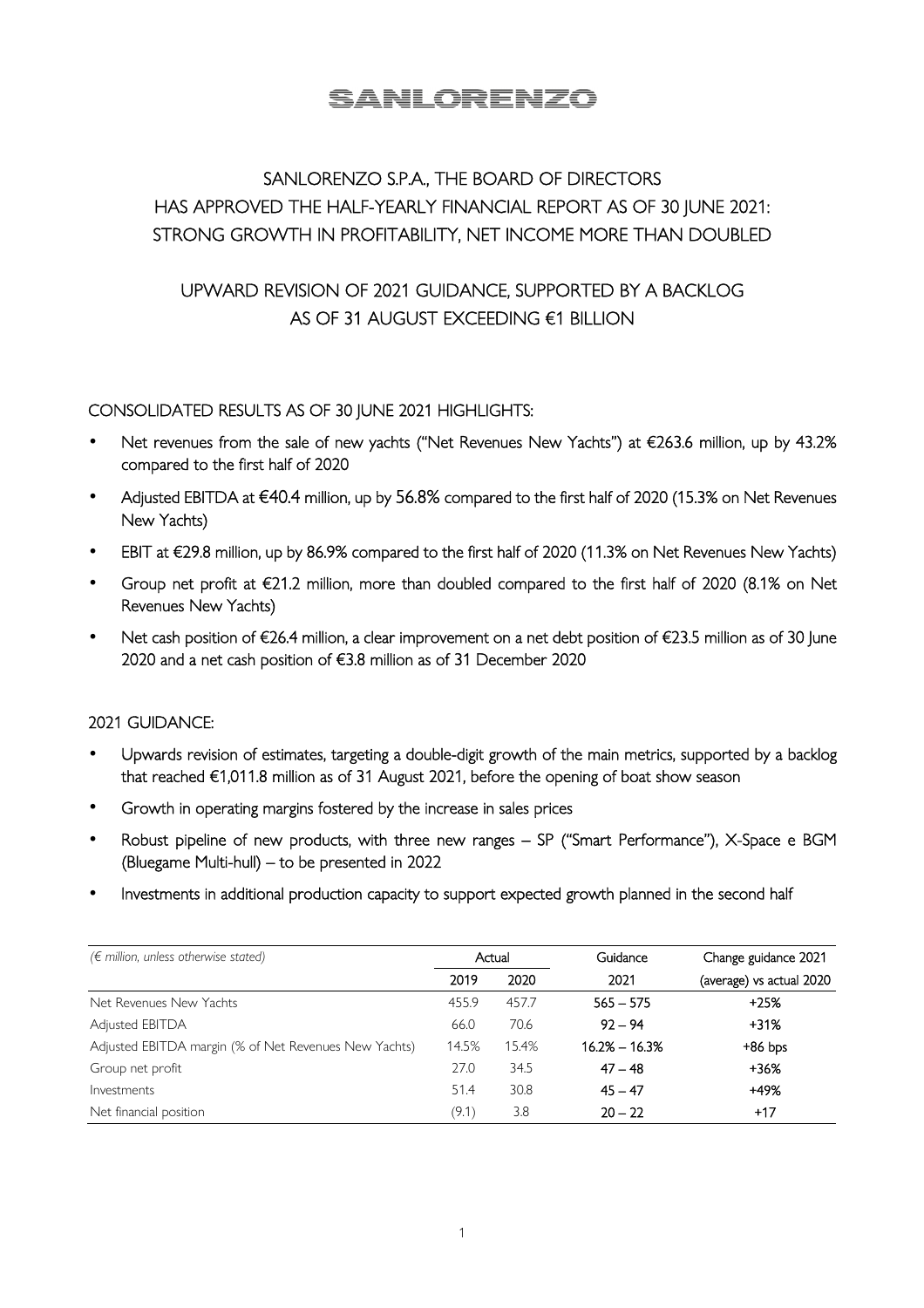Ameglia (La Spezia), 13 September 2021 – The Board of Directors of Sanlorenzo S.p.A. ("Sanlorenzo" or the "Company") met today under the chairmanship of Mr. Massimo Perotti to examine and approve the Half-Yearly Financial Report as of 30 June 2021.

### Massimo Perotti, Chairman and Chief Executive Officer of the Company, commented:

*«We approve the best half-yearly results in the history of Sanlorenzo, an achievement we are particularly proud of, and that has been accomplished following one of the most challenging periods in the world. Our ability to develop a product*  with unique features and to provide to our owners a service entirely tailor-made is the main driver of our growth. We have just presented four new models at the Cannes Yachting Festival and we expect the launch of three new ranges in 2022, *one for each division, in segments with high potential not yet explored by Sanlorenzo.* 

*We combine our ongoing commitment to develop and build yachts of highest quality and always at the cutting-edge in design and innovation with a strong engagement to sustainable development, to which we have allocated significant human and financial resources, mainly dedicated to reducing the impact of yacht usage on the marine ecosystem. We will be working hard on this particular matter, also through the exclusive partnership signed with Siemens Energy, which I would define a landmark agreement not only for Sanlorenzo, but also for the entire yachting sector. This represents exactly the first example in our business of an alliance with a prominent partner in the energy field, which paves the way to solutions unthinkable until recently.»* 

## CONSOLIDATED NET REVENUES NEW YACHTS

 $N$ et Revenues  $N$ ew Yachts<sup>1</sup> in the first half of 2021 are equal to €263.6 million, up by 43.2% compared to €184.1 million in the same period of 2020, led by the Yacht Division. Net Revenues New Yachts increased in all geographic areas, driven by the Americas' excellent performance and the recovery of the European market.

In a context of strong market acceleration, this performance is a result of an increase in sales prices made possible by the high-end positioning of the brand, the effects of which were already partially reflected in the revenues of the first half of the year, and a product mix with an increased incidence of larger yachts in all divisions.

| (E'000)                  | Six months ended 30 June | Change  |         |         |        |                              |
|--------------------------|--------------------------|---------|---------|---------|--------|------------------------------|
|                          | 2021                     | % total | 2020    | % total |        | 2021 vs. 2020 2021 vs. 2020% |
| Yacht Division           | 171.944                  | 65.3%   | 109.994 | 59.7%   | 61.950 | $+56.3%$                     |
| Superyacht Division      | 71.004                   | 26.9%   | 59.113  | 32.1%   | 11.891 | $+20.1%$                     |
| <b>Bluegame Division</b> | 20.676                   | 7.8%    | 15.038  | 8.2%    | 5.638  | $+37.5%$                     |
| Net Revenues New Yachts  | 263.624                  | 100.0%  | 184.145 | 100.0%  | 79.479 | $+43.2%$                     |

### *Net Revenues New Yachts by division*

The Yacht Division generated Net Revenues New Yachts of €171.9 million, accounting for 65.3% of the total, up by 56.3% compared to the first half of 2020. The excellent sales performance concerned all product ranges, and in particular the SX line (with the SX88 model extremely successful since its launch in 2017, and the SX112 model introduced in 2020), the SD line (with the two new models SD96 and SD118) and the SL line (with the asymmetrical models).

The Superyacht Division generated Net Revenues New Yachts of €71.0 million, equal to 26.9% of the total, up by 20.1% compared to the first half of 2020, driven by the Steel Line.

The Bluegame Division generated Net Revenues New Yachts of €20.7 million, accounting for 7.8% of the total, up by 37.5% compared to the first half of 2020, thanks to the new BGX line, with the introduction of the second

<sup>&</sup>lt;sup>1</sup> Net Revenues New Yachts are calculated as the algebraic sum of revenues from contracts with customers relating to new yachts net of commissions. In accordance with IFRS standards, the selling price of new yachts and therefore also the calculation of the related revenues includes the difference between the value contractually attributed to the pre-owned boats traded in and their relative fair value.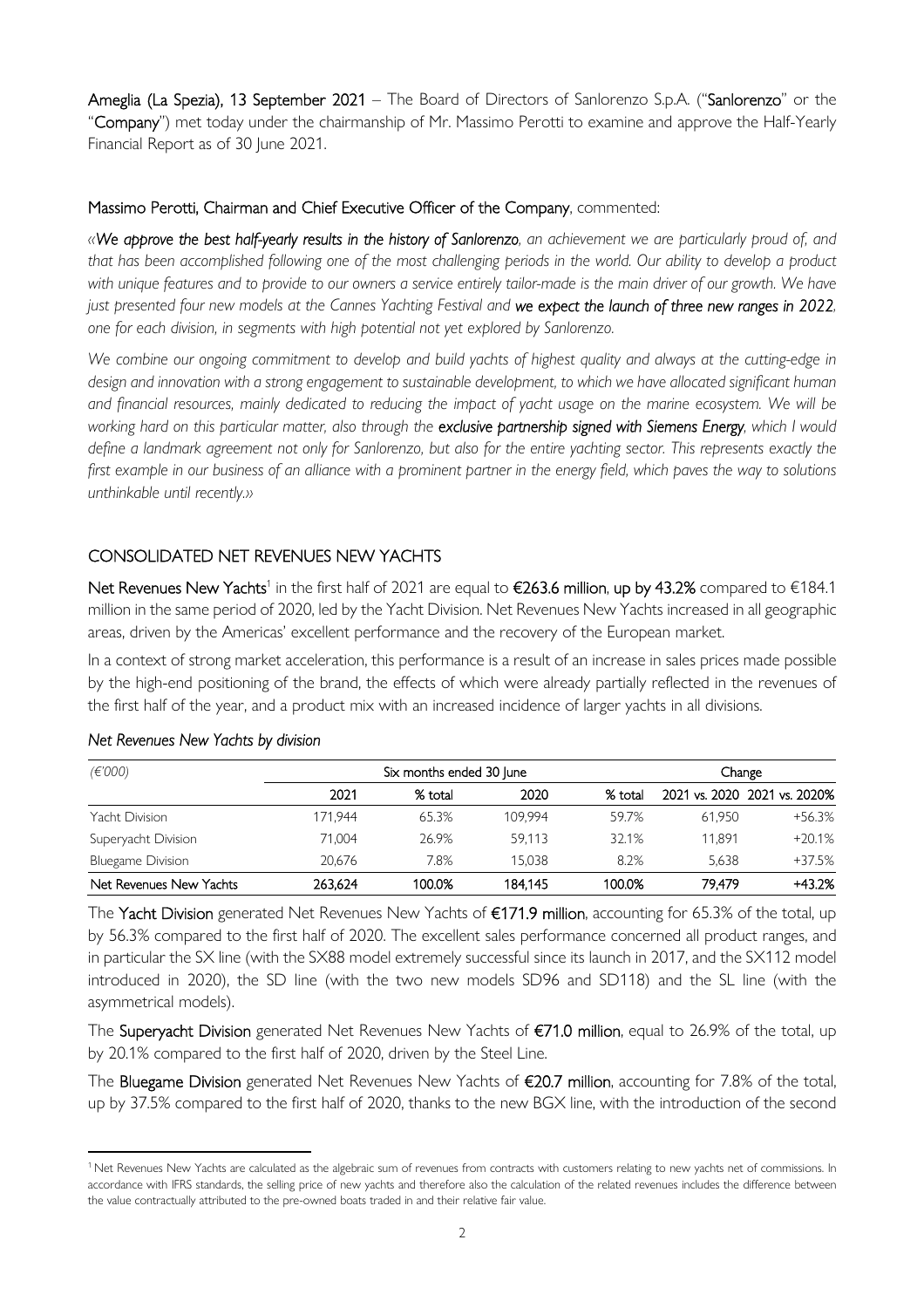model BGX60, launched in 2020, and the first sales of the new BG72 model, which has received unanimous acclaim at the Cannes Yachting Festival, which has just ended.

| (E'000)                 | Six months ended 30 June |         |         |         | Change |                              |
|-------------------------|--------------------------|---------|---------|---------|--------|------------------------------|
|                         | 2021                     | % total | 2020    | % total |        | 2021 vs. 2020 2021 vs. 2020% |
| Europe                  | 138.693                  | 52.6%   | 112.628 | 61.2%   | 26.065 | $+23.1%$                     |
| <b>APAC</b>             | 54.039                   | 20.5%   | 34.456  | 18.7%   | 19.583 | +56.8%                       |
| Americas                | 53.299                   | 20.2%   | 19.851  | 10.8%   | 33.448 | +168.5%                      |
| <b>MEA</b>              | 17.593                   | 6.7%    | 17.210  | 9.3%    | 383    | $+2.2%$                      |
| Net Revenues New Yachts | 263.624                  | 100.0%  | 184.145 | 100.0%  | 79.479 | +43.2%                       |

### *Net Revenues New Yachts by geographical area*

The European market has been returning to growth, recording Net Revenues New Yachts of €138.7 million (of which €28.1 million generated in Italy), accounting for 52.6% of the total, up by 23.1% compared to the first half of 2020.

The APAC area recorded Net Revenues New Yachts of €54.0 million, accounting for 20.5% of the total and up by 56.8% compared to the first half of 2020.

The Americas recorded Net Revenues New Yachts of €53.3 million, accounting for 20.2% of the total and up by 168.5% compared to the first half of 2020.

The MEA area recorded Net Revenues New Yachts of €17.6 million, accounting for 6.7% of the total, a slight increase compared to the first half of 2020.

## CONSOLIDATED OPERATING AND NET RESULTS

Adjusted EBITDA<sup>2</sup> was equal to  $\epsilon$ 40.4 million, up by 56.8% compared to  $\epsilon$ 25.8 million in the first half of 2020. The incidence on Net Revenues New Yachts increased to 15.3% from 14.0% in the first half of 2020 .

EBITDA<sup>3</sup>, including non-recurring components linked to the non-monetary costs of the 2020 Stock Option Plan and the expenses incurred for COVID-19, amounted to €40.0 million, up by 59.3% compared to €25.1 million in in the first half of 2020.

The significant and constant increase in operating profits is due to the efficiencies generated by the new production capacity and the subsequent greater absorption of fixed costs. Profitability also benefited from the change in the product mix in favour of larger yachts in all divisions and from the increase in sales prices, which offset the increase in raw material costs, in particular for the production of composite semi-finished products.

EBIT was equal to €29.8 million, up by 86.9% compared to €15.9 million in the first half of 2020. The incidence on Net Revenues New Yachts increased to 11.3% from 8.7% in 2020, in spite of an increase of 11.2% in depreciation, which stood at €10.2 million, as a result of the coming on stream of investments made to develop new products and to increase production capacity.

Net financial expense amounted to €616 thousand, down by 43.5% compared to the first half of 2020, thanks to a lower indebtedness and improved financial conditions applied to the Group, and, to a lesser extent, to foreign exchange rate gains.

The pre-tax profit was equal to €29.2 million, up by 96.1% compared to €14.9 million in the first half of 2020. The incidence on Net Revenues New Yachts increased to 11.1% from 8.1% in the first half 2020.

Group net profit reached €21.2 million, more than doubled compared to €10.5 million in the first half of 2020. The incidence on Net Revenues New Yachts increased to 8.1% from 5.7% in the first half of 2020 .

<sup>&</sup>lt;sup>2</sup> Adjusted EBITDA is calculated by adding amortisation/depreciation expenses to operating profit/loss adjusted for non-recurring items. Non-recurring items, mainly related to the non-monetary costs of the 2020 Stock Option Plan and the expenses incurred for COVID-19, were equal to €444 thousand and €679 thousand in the first half of 2021 and 2020, respectively.

<sup>&</sup>lt;sup>3</sup> EBITDA is calculated by adding amortisation/depreciation expenses to operating profit/loss.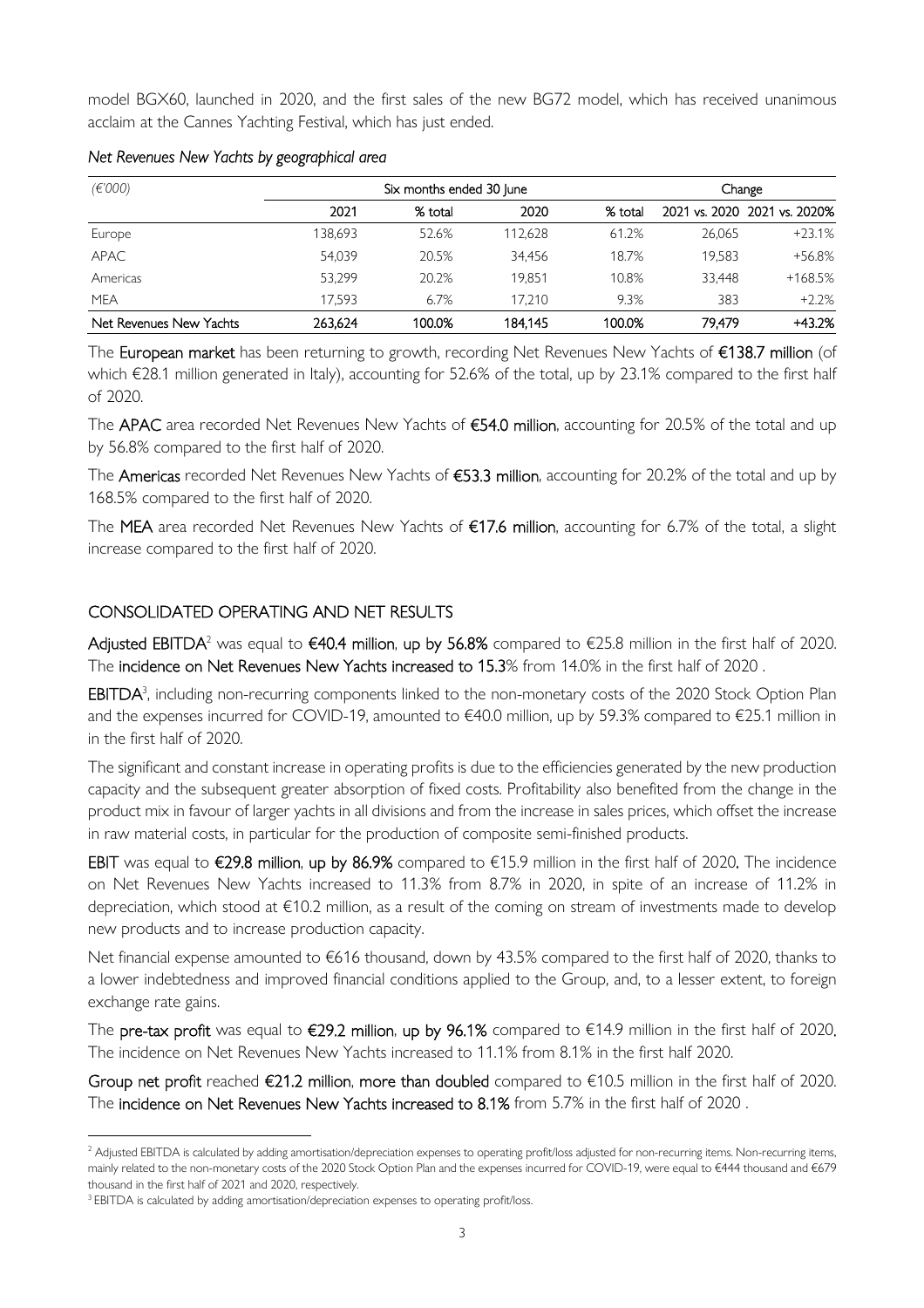## CONSOLIDATED BALANCE SHEET AND FINANCIAL RESULTS

Net working capital as of 30 June 2021 was equal to €5.4 million, down by €13.8 million compared to €19.3 million as of 31 December 2020 and down by €25.9 million compared to €31.3 million as of 30 June 2020.

Inventories were equal to €80.5 million, down by €1.7 million compared to €82.2 million as of 31 December 2020 and down by €1.3 million compared to €81.8 million as of 30 June 2020. Inventories of finished products were equal to €21.8 million and included pre-owned boats already sold at the end of the period to be delivered in subsequent months, for a value of €6.2 million.

The performance of net working capital is consistent with the business seasonality, also in view of the concentration of yacht deliveries in the summer months, and with the growth in business volumes.

Investments amounted to €12.0 million (€12.4 million in the first half of 2020), with an incidence on Net Revenues New Yachts of 4.6%. Investments dedicated to the expansion of the product ranges were equal to €6.9 million (€6.6 million in the first half of 2020).

Net financial position<sup>4</sup> was positive and equal to €26.4 million (€3.8 million net cash as of 31 December 2020 and €23.5 million net debt as of 30 June 2020), with an improvement of €49.9 million on the previous year, mainly thanks to the strong cash generation from operating activities.

Cash as of 30 June 2021 was equal to €117.0 million (€94.4 million as of 31 December 2020 and €80.7 million as of 30 June 2020). As of 30 June 2021, total liquidity amounted to €259.7 million, including unused bank credit lines equal to  $\text{£}142.7$  million<sup>5</sup>.

## BACKLOG

The **backlog**<sup>6</sup> of the Group as of 30 June 2021 amounted to **€810.7 million**, up by 245.1 million compared to the figure as of 30 June 2020 (€565.6 million) and up by €401.9 million compared to the figure as of 31 December 2020 (€408.8 million). The order intake in the first half of 2021 was equal to €401.9 million, of which €144.6 million in the first quarter and €257.3 million in the second quarter.

The extraordinary performance, which saw the backlog as of 30 June 2021 almost doubled compared to the figure as of 31 December 2020, is due to very strong market growth, a trend started in the last months of 2020 that has gradually involved all segments of the Group, first of all the Yacht Division. The backlog increase is fostered by the models introduced in 2020, such as the SX112 and the BGX60, and the new products recently launched at the Cannes Yachting Festival, which were extremely well received even before their presentation to the market.

## BUSINESS OUTLOOK AND GUIDANCE

In a rapidly growing market, whose dynamics are being consolidated over the months, Sanlorenzo continues to benefit from the unique characteristics of its business model: high-end positioning of the brand, yachts always at the forefront of innovation, rigorously made to measure for a restricted club of selected and loyal customers, close liaison with art and design, distribution through a limited number of brand representatives, flexible cost structure.

The product range expansion plan is robust, envisaging the launch in 2022 of three new lines – SP ("Smart Performance"), X-Space and BGM (Bluegame Multi-hull) – with which Sanlorenzo tap into new market segments, characterized by functions that are brand new and strongly inspired by sustainability criteria. These are the

<sup>4</sup> Pursuant to the Consob communication no. DEM/6064293/2006, the calculation was adjusted to reflect the updates in the ESMA document 32-382-1138 of 4 March 2021. These adjustments had no significant impact on the periods considered.

<sup>&</sup>lt;sup>5</sup> Not including lines of credit for reverse factoring and confirming.

<sup>&</sup>lt;sup>6</sup>Backlog is calculated as the sum of the value of all orders and sales contracts signed with customers or brand representatives relating to yachts for delivery or delivered in the current financial year or for delivery in subsequent financial years. For each year, the value of the orders and contracts included in the backlog refers to the relative share of the residual value from 1 January of the financial year in question until the delivery date. The backlog relating to yachts delivered during the financial year is conventionally cleared on 31 December.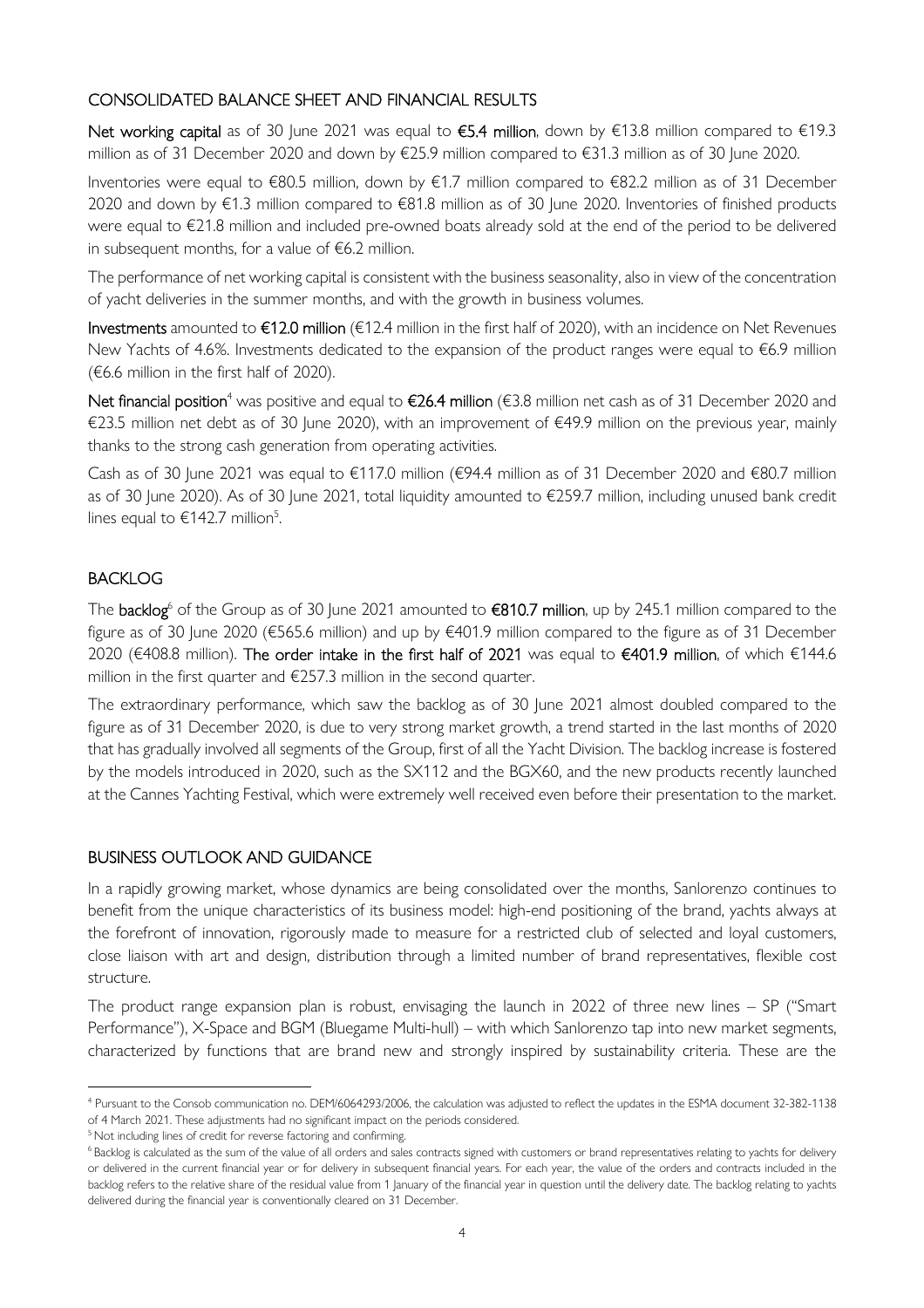principles that also guide Research and Development, focused today in particular on diesel electric yachts and marine application of fuel cells, activity that will receive a strong acceleration thanks to the strategic agreement with Siemens Energy, an exclusive partnership in the yachting sector from 24 to 80 metres, market segment that is worth over 90% of pleasure boats business turnover, in which Sanlorenzo is the leading brand.

In support of the expected growth, Sanlorenzo has planned investments for a total amount of  $€17.9$  million<sup>7</sup> in the second half of the year, intended for the acquisition of industrial facilities located next to the shipyards of Viareggio, Massa and La Spezia, which will result in a significant increase in production capacity to respond to an acceleration in sales.

The backlog as of 31 August 2021, before the opening of boat show season, was equal to  $\epsilon$ 1,011.8 million (of which €557.8 million related to 2021), about 90% was covered by final clients. With an order intake of €201.1 million since the end of the first half of the year, the order portfolio is strongly increasing in all divisions, fostered, in particular, by the excellent performance of the Superyacht Division.

In light of the results as of 30 June 2021 and taking into account the subsequent evolution of the backlog, the Company has revised upwards the guidance for the current year<sup>8</sup>, confirming the expectations of a double-digit growth for the main metrics.

| $(\epsilon$ million, unless otherwise stated)         |       | Actual | Guidance          | Change guidance 2021     |  |
|-------------------------------------------------------|-------|--------|-------------------|--------------------------|--|
|                                                       | 2019  | 2020   | 2021              | (average) vs actual 2020 |  |
| Net Revenues New Yachts                               | 455.9 | 457.7  | $565 - 575$       | $+25%$                   |  |
| Adjusted EBITDA                                       | 66.0  | 70.6   | $92 - 94$         | $+31%$                   |  |
| Adjusted EBITDA margin (% of Net Revenues New Yachts) | 14.5% | 15.4%  | $16.2\% - 16.3\%$ | $+86$ bps                |  |
| Group net profit                                      | 27.0  | 34.5   | $47 - 48$         | +36%                     |  |
| Investments                                           | 51.4  | 30.8   | $45 - 47$         | +49%                     |  |
| Net financial position                                | (9.1) | 3.8    | $20 - 22$         | $+17$                    |  |

\* \* \*

Today at 17:30 CEST the management team will hold a conference call to present the results of the first half of 2021 to financial analysts and institutional investors. The conference call can be followed live at the following link: https://us06web.zoom.us/j/83777843004?pwd=bUFydGI4dXhnS3hjL1BJTzE2UDBIZz09.

The supporting documentation will be published in the "Investors/Events and presentations" section of the Company's website (www.sanlorenzoyacht.com) before the conference call.

<sup>&</sup>lt;sup>7</sup> Excluding transaction costs.

 $^8$  In the absence of a significant impact of additional restrictions linked to the COVID-19 pandemic and excluding the effects of any extraordinary transaction.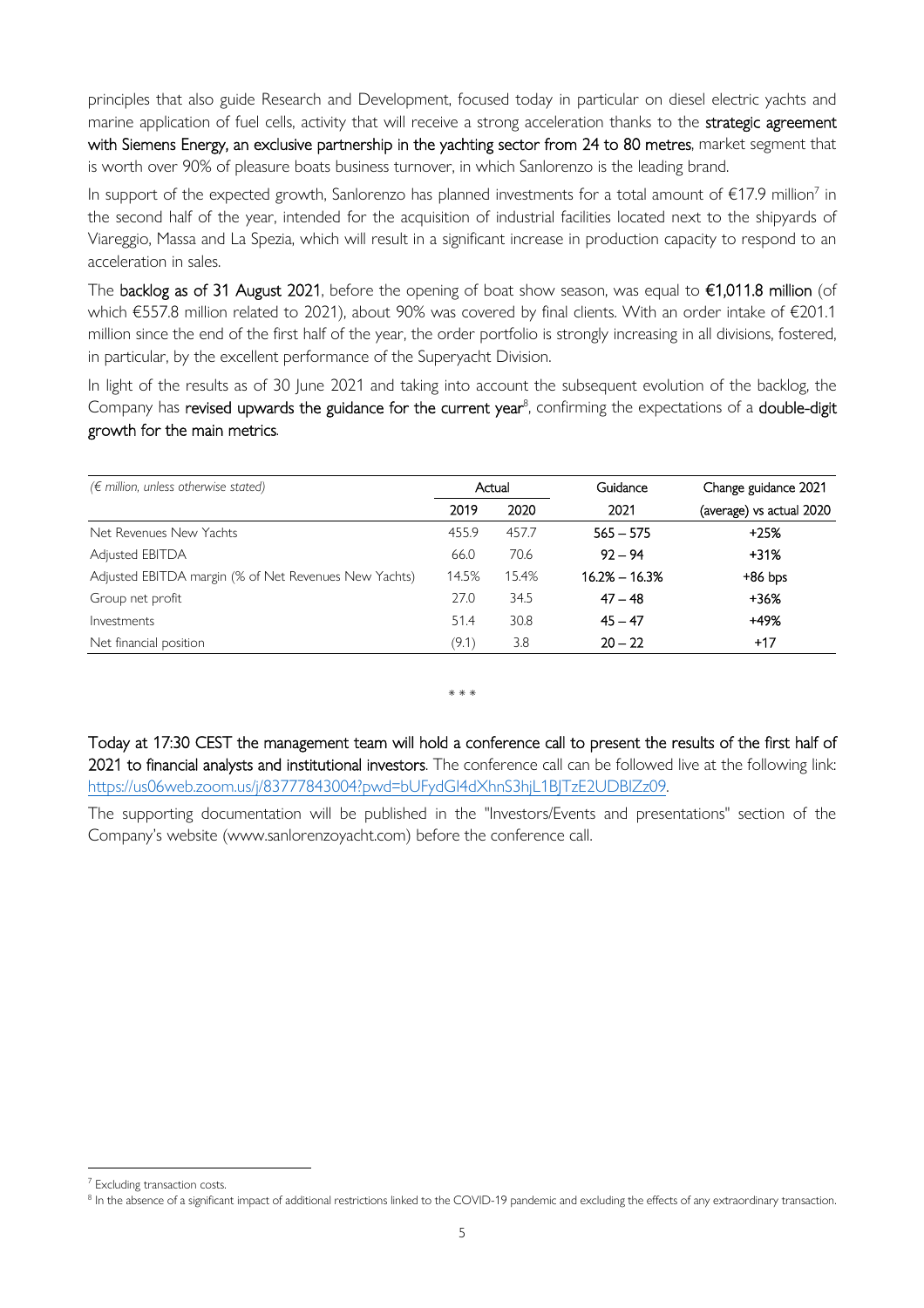\* \* \*

The manager responsible for preparing the corporate accounts, Attilio Bruzzese, pursuant to Article 154-bis, paragraph 2, of Italian Legislative Decree no. 58 of 1998 (Consolidated Finance Law – "TUF") states that the information in this communication correspond to the records, ledgers and accounting entries.

This document includes forward-looking statements relating to future events and operational, economic and financial results of Sanlorenzo Group. These forecasts, by their nature, contain an element of risk and uncertainty, as they depend on the occurrence of future events and developments.

This document makes use of some alternative performance indicators. The represented indicators are not identified as accounting measurements in the context of IFRS standards and, therefore, must not be viewed as alternative measurements to those included in the financial statements. The management team retains that these indicators are a significant parameter for the assessment of the Group's economic and financial performance.

The reclassified accounting statements in this document have not been audited by the independent auditors. The condensed half-yearly consolidated financial statements as at 30 June 2021 are currently being audited, to date, in the course of being completed.

The half-yearly financial report as at 30 June 2021 will be made available to the public, in accordance with current provisions, at the Company's registered office in via Armezzone 3, Ameglia (SP), in the "Investor Relations"/Results and financial documents" section of the Company's website (www.sanlorenzoyacht.com) and on the eMarket STORAGE mechanism (www.emarketstorage.com).

\* \* \*

#### Sanlorenzo S.p.A.

Sanlorenzo is a worldwide leader in terms of number of yachts over 30 metres long. It is the only player in luxury yachting to compete in different segments with a single brand, producing yachts and superyachts tailored to every boat owner, characterised by a distinctive and timeless design.

Sanlorenzo's production is broken down into three divisions:

- Yacht Division composite yachts between 24 and 38 metres;
- Superyacht Division superyachts in aluminium and steel between 40 and 70 metres;
- Bluegame Division sport utility yachts between 13 and 23 metres.

Sanlorenzo's production is articulated over four production sites located in La Spezia, Ameglia (SP), Viareggio (LU) and Massa. The sites are strategically located near to each other, so allowing significant operational efficiencies. The Group employs around 500 people and cooperates with a network of 1,500 qualified craft enterprises. It can rely on an international distribution network and a widespread service network for customers all over the world. In 2020, the Group generated net revenues from the sale of new yachts of around €458 million, adjusted EBITDA of €71 million and a Group net profit of €35 million. www.sanlorenzoyacht.com

#### Investor Relations

Attilio Bruzzese Silvia Guidi Mob. +39 337 1187188 investor.relations@sanlorenzoyacht.com

### Investor Relations | Advisory

Mara Di Giorgio Mob. +39 335 7737417 mara@twin.services Simona D'Agostino Mob. +39 335 7729138 simona.dagostino@hear-ir.com

#### Media Relations

Chiara Bortolato Mob. +39 347 8533894 chiara@twin.services Tommaso Pesa Mob. +39 347 0735670 tommaso@twin.services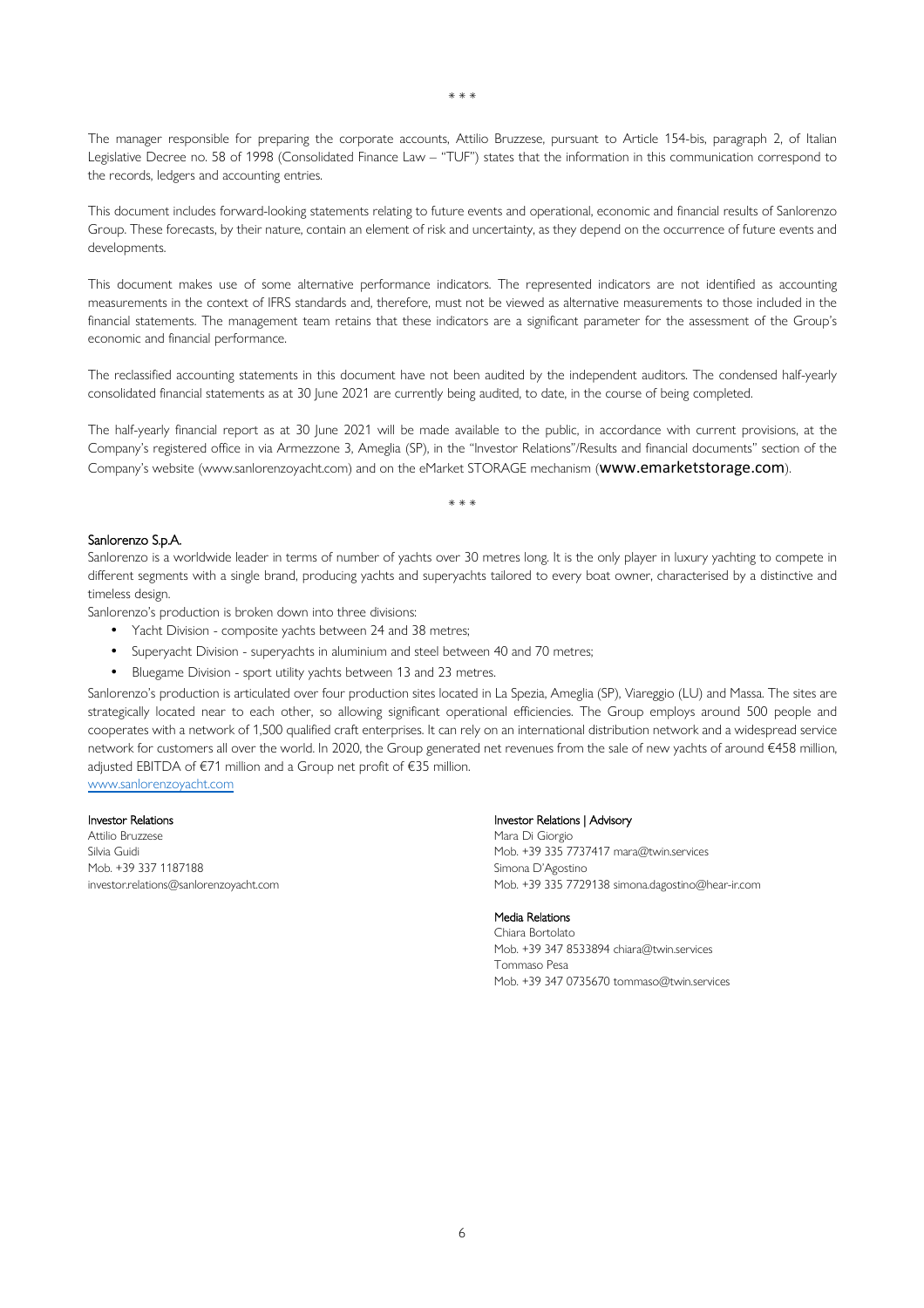## SANLORENZO GROUP

# RECLASSIFIED INCOME STATEMENT AS OF 30 JUNE 2021

| (E'000)                                                        |                                      | Six months ended 30 June |                                      | Change     |            |                              |
|----------------------------------------------------------------|--------------------------------------|--------------------------|--------------------------------------|------------|------------|------------------------------|
|                                                                | % Net Revenues<br>2021<br>New Yachts |                          | % Net Revenues<br>2020<br>New Yachts |            |            | 2021 vs. 2020 2021 vs. 2020% |
| Net Revenues New Yachts                                        | 263,624                              | 100.0%                   | 184,145                              | 100.0%     | 79,479     | +43.2%                       |
| Net revenues from pre-owned                                    |                                      |                          |                                      |            |            |                              |
| boats, maintenance and other<br>services                       | 58,379                               | 22.1%                    | 23,219                               | 12.6%      | 35,160     | $+151.4%$                    |
| Other income                                                   | 2,160                                | 0.8%                     | 1,989                                | 1.1%       | 171        | $+8.6%$                      |
| Operating costs                                                | (283,765)                            | $(107.6)\%$              | (183, 596)                           | $(99.7)$ % | (100, 169) | $+54.6%$                     |
| Adjusted EBITDA                                                | 40,398                               | 15.3%                    | 25,757                               | 14.0%      | 14,641     | +56.8%                       |
| Non-recurring costs                                            | (444)                                | $(0.1)$ %                | (679)                                | $(0.4)$ %  | 235        | $-34.6%$                     |
| <b>EBITDA</b>                                                  | 39,954                               | 15.2%                    | 25,078                               | 13.6%      | 14,876     | +59.3%                       |
| Depreciation and amortisation                                  | (10, 167)                            | $(3.9)$ %                | (9,140)                              | $(5.0)$ %  | (1,027)    | $+11.2%$                     |
| EBIT                                                           | 29,787                               | 11.3%                    | 15,938                               | 8.7%       | 13,849     | +86.9%                       |
| Net financial expense                                          | (616)                                | $(0.2)$ %                | (1,091)                              | $(0.6)$ %  | 475        | $-43.5%$                     |
| Adjustments to financial assets                                |                                      |                          | 30                                   |            | (29)       | $-96.7%$                     |
| Pre-tax profit                                                 | 29,172                               | 11.1%                    | 14,877                               | 8.1%       | 14,295     | $+96.1%$                     |
| Income taxes                                                   | (7, 825)                             | $(3.0)$ %                | (4,600)                              | $(2.5)$ %  | (3,225)    | $+70.1%$                     |
| Net profit                                                     | 21,347                               | 8.1%                     | 10,277                               | 5.6%       | 11,070     | +107.7%                      |
| Net (profit)/loss attributable to<br>non-controlling interests | (108)                                |                          | 271                                  | 0.1%       | (379)      | $-139.9%$                    |
| Group net profit                                               | 21,239                               | 8.1%                     | 10,548                               | 5.7%       | 10,691     | $+101.4%$                    |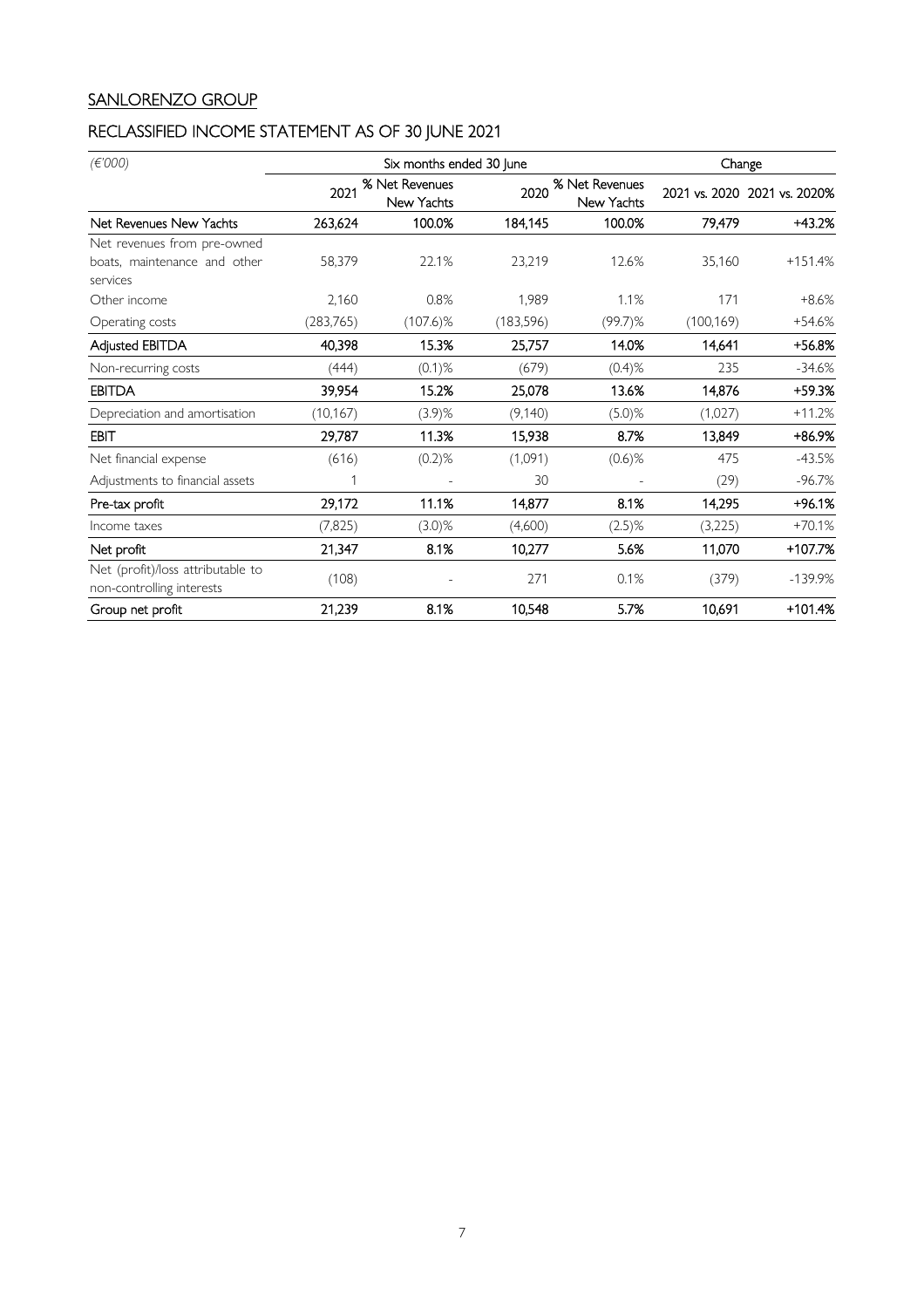## SANLORENZO GROUP

## BALANCE SHEET RECLASSIFIED AS OF 30 JUNE 2021

| (E'000)                                     | 30 June    | 31 December | 30 June    | Change                               |                                  |
|---------------------------------------------|------------|-------------|------------|--------------------------------------|----------------------------------|
|                                             | 2021       | 2020        | 2020       | 30 June 2021 vs.<br>31 December 2020 | 30 June 2021 vs.<br>30 June 2020 |
| <b>USES</b>                                 |            |             |            |                                      |                                  |
| Goodwill                                    | 8,667      | 8,667       | 8,667      |                                      |                                  |
| Intangible assets with a finite useful life | 41,410     | 36,434      | 35,596     | 4,976                                | 5,814                            |
| Property, plant and equipment               | 112,832    | 112,491     | 105,692    | 341                                  | 7,140                            |
| Equity investments and non-current assets   | 437        | 412         | 409        | 25                                   | 28                               |
| Net deferred tax assets                     | 6,221      | 6,538       | 5,020      | (317)                                | 1,201                            |
| Non-current employee benefits               | (942)      | (845)       | (821)      | (97)                                 | (121)                            |
| Non-current provision for risks and charges | (1, 159)   | (1, 389)    | (991)      | 230                                  | (168)                            |
| Net fixed capital                           | 167,466    | 162,308     | 153,572    | 5.158                                | 13,894                           |
| Inventories                                 | 80,504     | 82,214      | 81,830     | (1,710)                              | (1, 326)                         |
| Trade receivables                           | 12,095     | 17,233      | 21.794     | (5, 138)                             | (9,699)                          |
| Contract assets                             | 88,186     | 112,938     | 110,167    | (24, 752)                            | (21,981)                         |
| Trade payables                              | (126, 567) | (137, 238)  | (103, 399) | 10,671                               | (23, 168)                        |
| Contract liabilities                        | (44, 331)  | (46, 156)   | (69, 423)  | 1,825                                | 25,092                           |
| Other current assets                        | 33,990     | 30,434      | 32,261     | 3,556                                | 1,729                            |
| Current provisions for risks and charges    | (14,608)   | (12,679)    | (9,911)    | (1,929)                              | (4,697)                          |
| Other current liabilities                   | (23, 863)  | (27, 492)   | (31,998)   | 3,629                                | 8,135                            |
| Net working capital                         | 5,406      | 19,254      | 31,321     | (13,848)                             | (25, 915)                        |
| Net invested capital                        | 172,872    | 181,562     | 184,893    | (8,690)                              | (12,021)                         |
| <b>SOURCES</b>                              |            |             |            |                                      |                                  |
| Equity                                      | 199,306    | 185,391     | 161,387    | 13,915                               | 37,919                           |
| (Net financial position)                    | (26, 434)  | (3,829)     | 23,506     | (22,605)                             | (49,940)                         |
| <b>Total sources</b>                        | 172,872    | 181,562     | 184,893    | (8,690)                              | (12,021)                         |